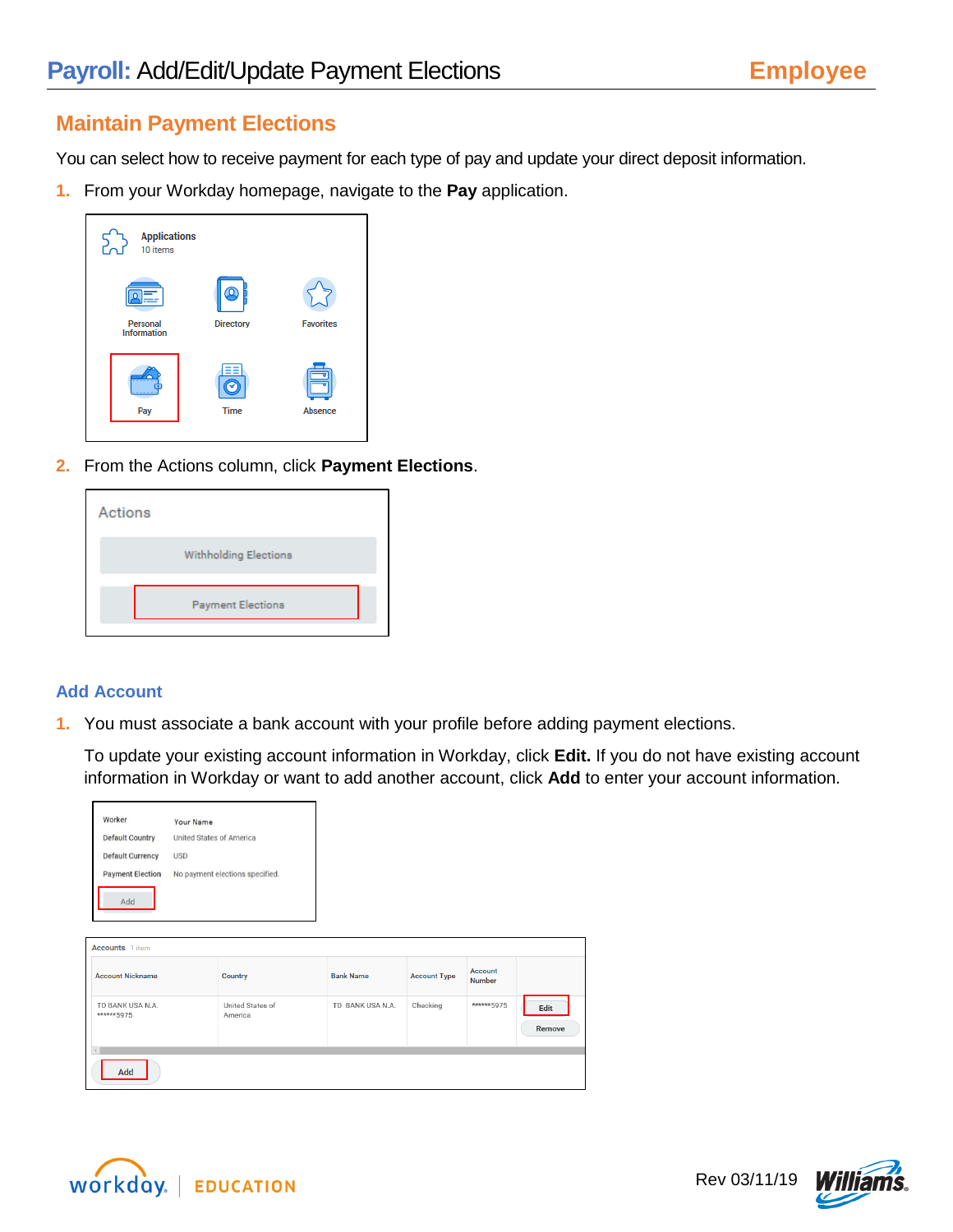**2.** Provide your account information. Workday uses a sample check to prompt how to do so.



**3.** Enter your **Account Type, Bank Name, Routing Transit Number**, and **Account Number**.

Note that you are not required to enter a **Bank Identification Code** in the **Additional Information** section.

| <b>Account Information</b>         |         |                                         |  |  |  |
|------------------------------------|---------|-----------------------------------------|--|--|--|
| <b>Account Nickname (optional)</b> |         |                                         |  |  |  |
| <b>Account Type</b>                |         | Checking<br>$\star$ 0<br><b>Savings</b> |  |  |  |
| <b>Bank Name</b>                   | $\star$ |                                         |  |  |  |
| <b>Routing Transit Number</b>      | $\star$ |                                         |  |  |  |
| <b>Account Number</b>              | $\star$ |                                         |  |  |  |

**4.** Click **OK** to save your changes or new account information.

## **Delete Account**

- **1.** To delete your account, click **Remove**.
- **2.** You will need to confirm that you want to delete your account. Click **OK** to do so.

| <b>Accounts</b> 1 item                      |                             |                  |                     |                          |                |  |  |
|---------------------------------------------|-----------------------------|------------------|---------------------|--------------------------|----------------|--|--|
| <b>Account Nickname</b>                     | Country                     | <b>Bank Name</b> | <b>Account Type</b> | Account<br><b>Number</b> |                |  |  |
| TD BANK USA N.A.<br>******5975<br>$\langle$ | United States of<br>America | TD BANK USA N.A. | Checking            | ******5975               | Edit<br>Remove |  |  |

## **Change Payment Elections**

You must always have a **payment election** designated. If you have one account entered, it automatically populates your election.

**1.** To designate or change your payment election, click **Edit**.

| Payment Elections 2 items |                                |                          |                     |      |  |  |  |  |
|---------------------------|--------------------------------|--------------------------|---------------------|------|--|--|--|--|
|                           |                                | <b>Payment Elections</b> |                     |      |  |  |  |  |
| <b>Payment Type</b>       | Account                        | Account<br><b>Number</b> | <b>Distribution</b> |      |  |  |  |  |
| Direct<br>Deposit         | TD BANK USA N.A.<br>******5975 | ****** 5975              | Balance<br>Yes      | Edit |  |  |  |  |



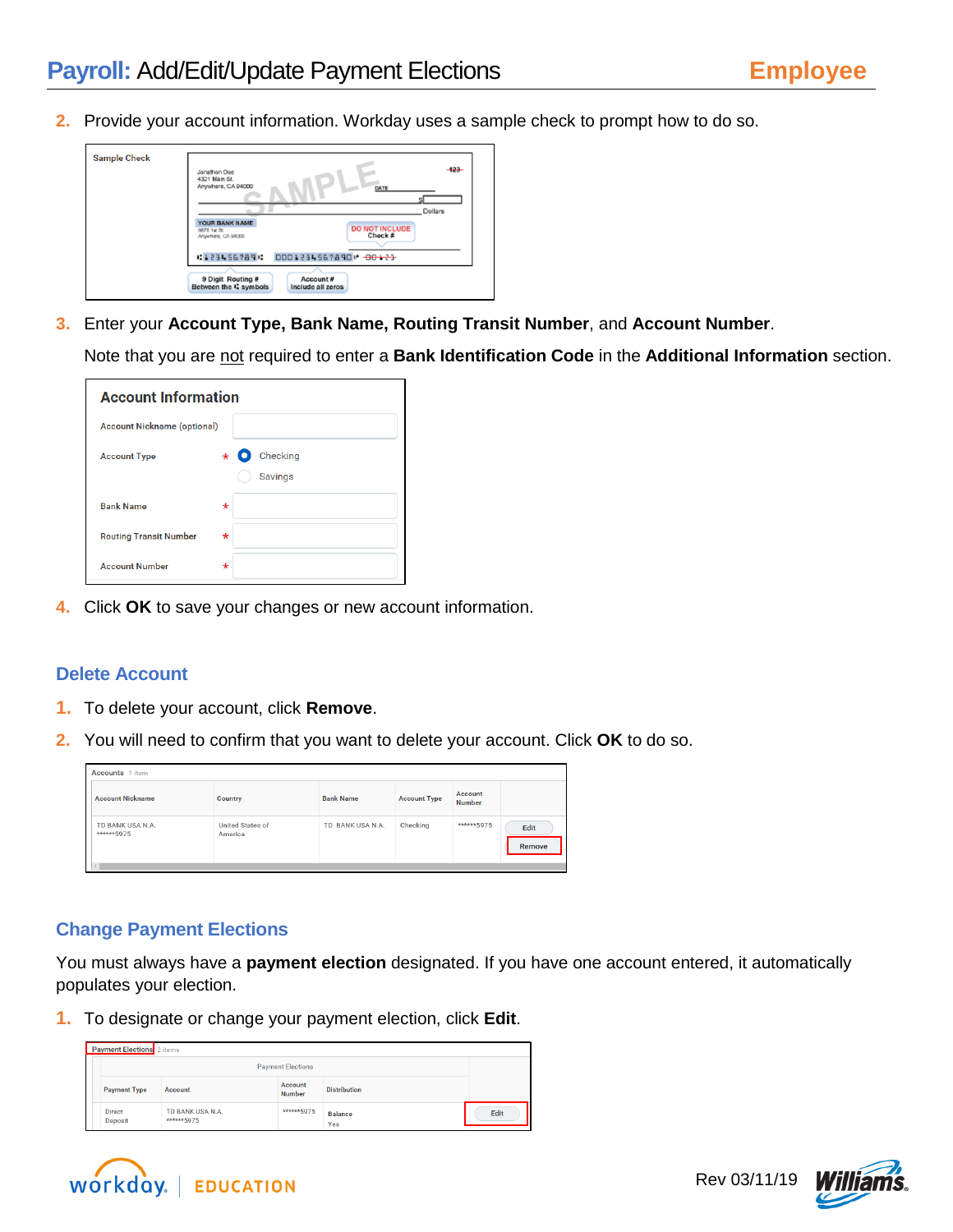**2. Country** will default to the United States and **Currency** will default to USD.



**3.** Under **Payment Type**, you can designate how to deposit the balance (typically via Direct Deposit).

| *Payment Type           |  |
|-------------------------|--|
| X Direct Deposit        |  |
| search                  |  |
| Check                   |  |
| <b>O</b> Direct Deposit |  |

**4.** In the **Account** field, if you have *added multiple accounts*, click which you would like this deposit made to. Otherwise, it will auto-fill.

| Account                                 |  |
|-----------------------------------------|--|
| $\times$ TD BANK USA N.A.<br>******5975 |  |

**5.** If you are splitting your deposits amongst multiple accounts, enter a dollar amount or a percentage. Together these elections must equal 100% of your paycheck. Otherwise, you will get an error message.

| *Balance / Amount / Percent | *Balance / Amount / Percent |
|-----------------------------|-----------------------------|
| Balance<br>Amount           | Balance<br>Amount           |
| 200                         | 0.00                        |
| Percent                     | Percent                     |
| 0                           | 10                          |

**6.** You can also choose to have the entire or remaining **Balance** deposited. Specific amounts or percentages must be allocated first and balance amount designated last on your desired accounts.



- **7.** Click **OK** to save your changes.
- **8.** Use the **Add** icon  $\bigoplus$  to select additional payment elections.